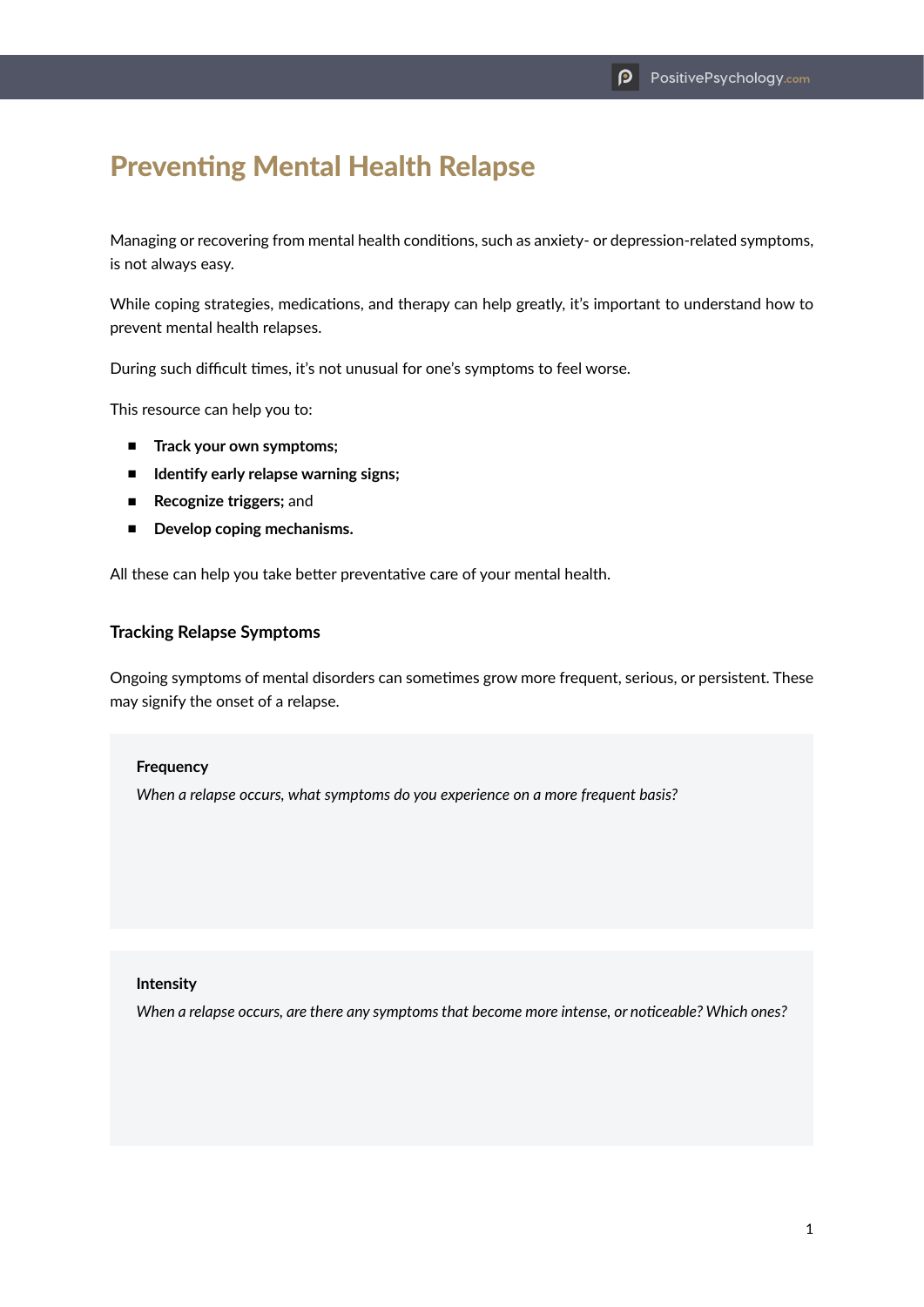#### **Duration**

*When you're going through a relapse, are there any particular symptoms that take longer to pass than usual? Which?*

#### **Early Relapse Warning Sign Checklist**

Sometimes, relapse onset can be gradual. In these instances, noticing your behavioral changes can help you seek help in a timely manner to prevent a more severe relapse.

Tick any behavioral changes you typically display before a relapse so that you can recognize when to speak to a medical professional.

| Heightened feelings of stress, tension, or agitation                          |  |
|-------------------------------------------------------------------------------|--|
| Increased or decreased sleep duration; difficulty falling asleep or waking up |  |
| Slurred, confused, or difficult speech                                        |  |
| Heightened risk-taking behavior, paranoia, delusions, or hallucinations       |  |
| Loss of interest in social activities                                         |  |
| Irregular or stopped medication                                               |  |
| Lack of interest in general hygiene                                           |  |
| Increased substance abuse                                                     |  |
| Appetite changes; eating more or less than usual                              |  |
| Heightened tiredness or fatigue                                               |  |
| Other                                                                         |  |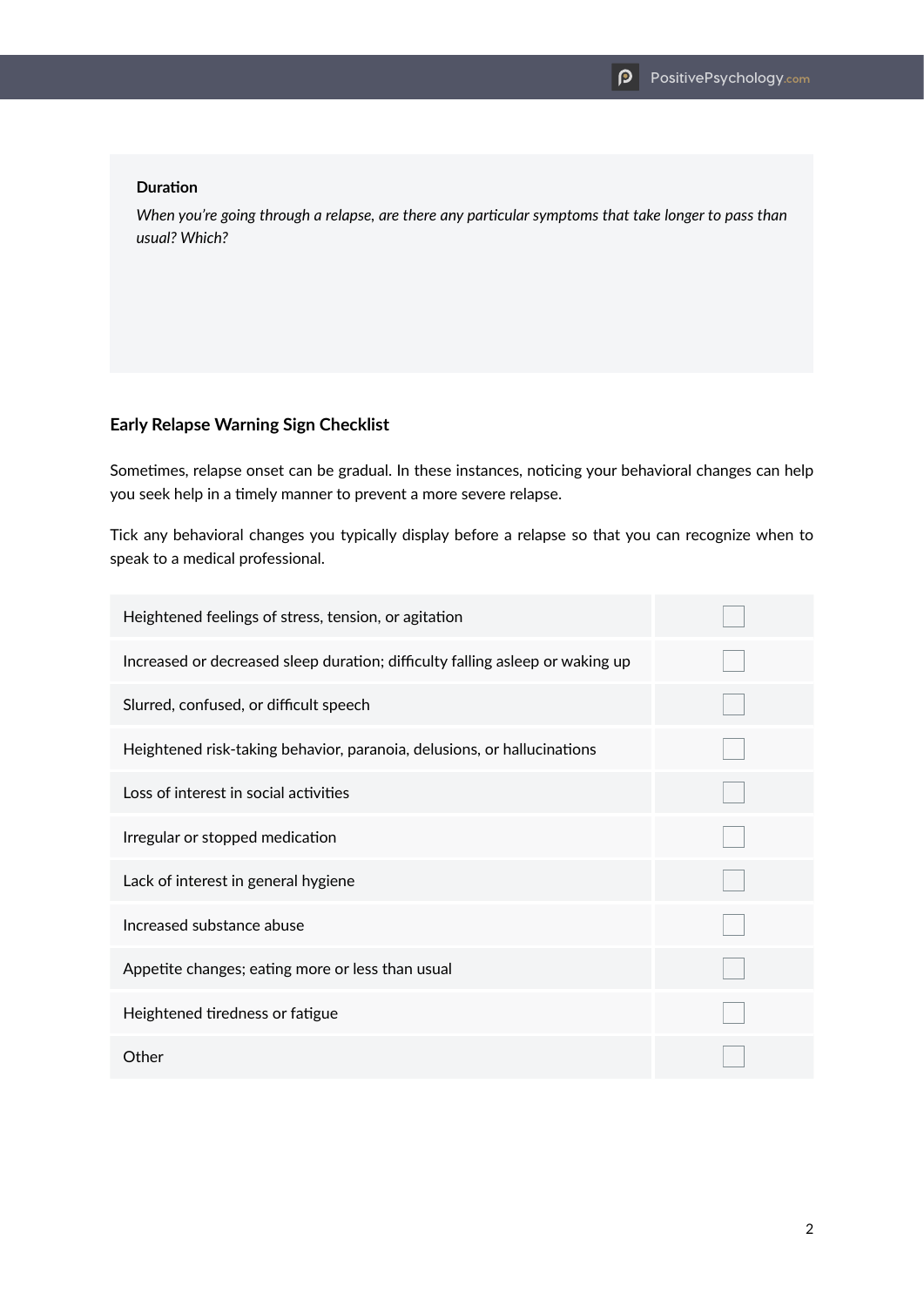### **Recognize Relapse Triggers**

Mental health relapse triggers are events or circumstances that can precipitate a relapse, and vary between individuals.

Frequently, relapse can be triggered when medication is stopped or during especially challenging periods in one's life.

Change in general is a common trigger for relapse, even when it seems mostly positive e.g. being promoted at work, or spending more time with friends or family.

Tick any triggers you feel are relevant to you, so that you can be more aware of avoiding or carefully handling such situations when they arise.

| Ceasing, reducing, or tapering off medication |  |
|-----------------------------------------------|--|
| Being laid off, fired, demoted at work        |  |
| Stopping therapy or treatment early           |  |
| Conflict in relationships                     |  |
| <b>Financial difficulties</b>                 |  |
| Sickness or death of a loved/close one        |  |
| Beginning a new romantic relationship         |  |
| Difficult workplace relationships             |  |
| Using or misusing intoxicating substances     |  |
| Being invited to social events                |  |
| Other                                         |  |